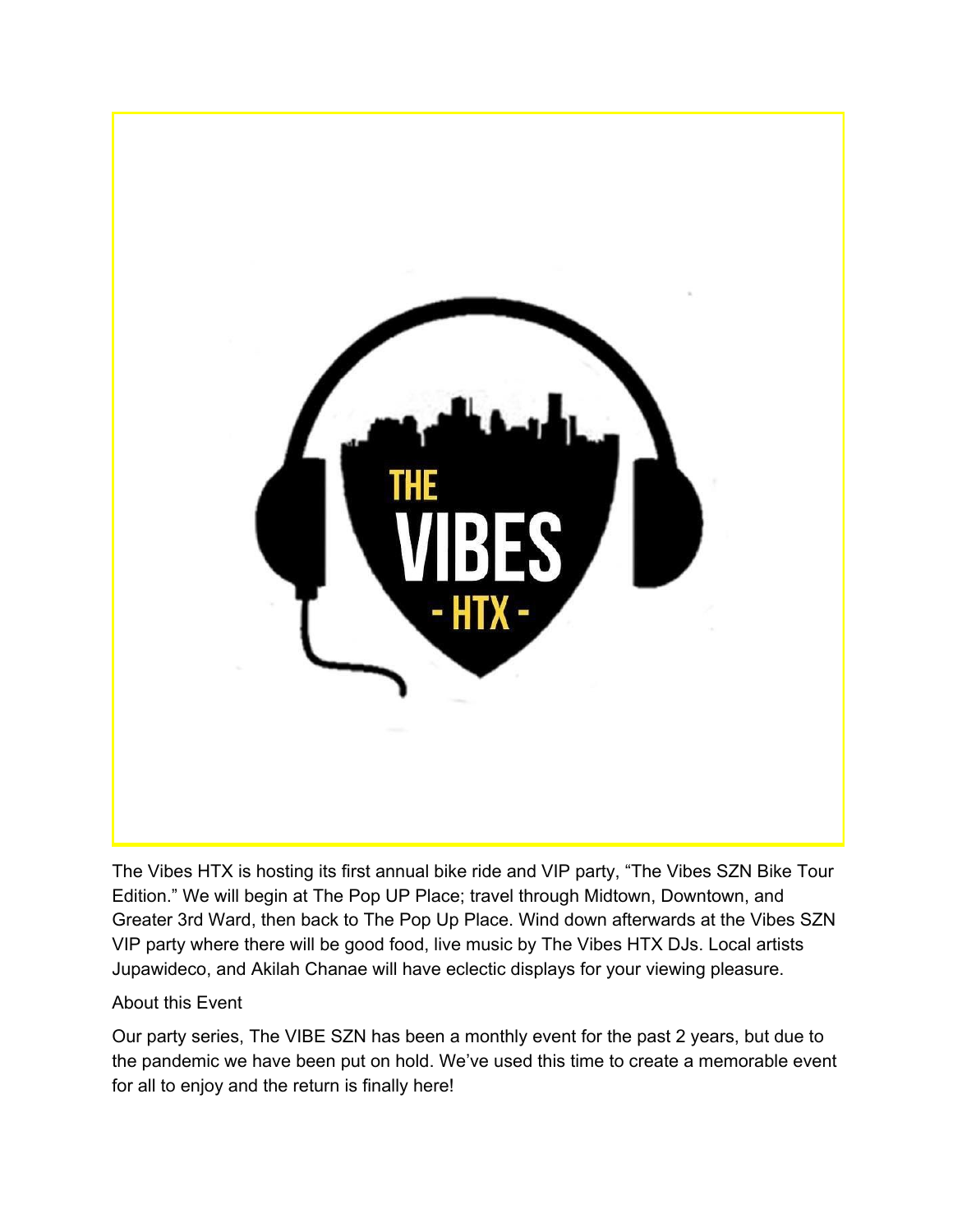Broadcasting live via Twitch on The Vibes HTX channel for viewers to tune in around the globe!

The Vibes HTX supports local businesses. Shop Local with Solistic Soul, Gypsy Jewels, Jordys Corner, The Vibes Gear and more.

We are happy to offer many fun activities including Yoga!

Before we begin our journey, we will have Yogi Sophie to guide you through an easy stretch to prepare you for a fun energetic ride!

At this Themed Bike ride, participants will travel on bikes; music will be played on our loud Bluetooth BoomBox speaker. Tour provides a safe route through the city and back to our final location, The Pop Up Place.

Come experience this one of a kind event with The Vibes HTX!

Check-In/Arrival: (6:30 pm - 7:00 pm) (No Late Arrivals Accepted. We will ride out at 7:30 pm sharp

4302 Almeda Road Houston, Texas

\*\*Parking is available along the street of Almeda and parking lot across from Green Seed Vegan.

# **PLEASE KEEP ALL VALUABLE ITEMS AT HOME AND OUT OF SIGHT.**

Please have Ticket confirmation ready. Once checked in, you will receive further instructions.

Arrival: 6:30 pm

Yoga: 7:00

Guidelines: 7:20

Departure: 7:30 pm

Return: The Pop Up Place 9:00 pm

Vibes SZN party: 9:00 pm - 11:00 pm

What To Wear: Active Comfortable Clothing \*\*No Sandals or Flip Flops

Hydrate!! Hydrate!! & Hydrate!!

PLEASE COMPLETE WAIVER FORM BELOW- We are digital, so please email the information from the waiver to TheVibesHTX@gmail.com (If YOU CAN NOT GAIN ACCESS TO EDIT THE FORM, PLEASE SCREEN SHOT THE BOTTOM PORTION OF THE WAIVER FORM OR SIMPLY STATE THAT YOU AGREE TO THE WAIVER IN EMAIL FORM.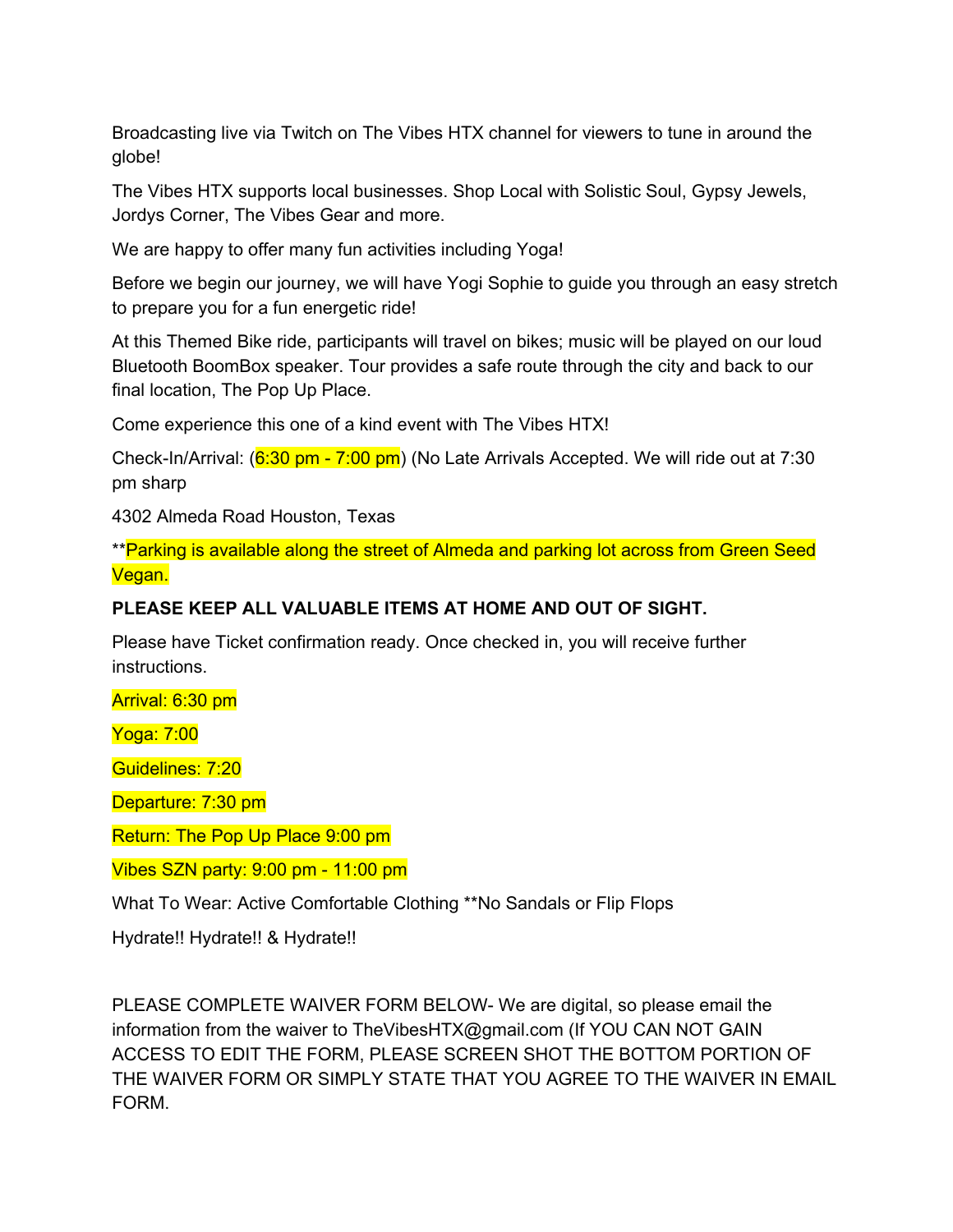## **FAQs**

Is This a Concert?

No this is not a concert this is music themed bike riding event.

Are there ID or minimum age requirements to enter the event?

21+ years or older to participate in this event.

Can I still receive a bike if I am late?

No more bikes will be distributed 10 min before take off time. (No Exceptions) No Late Arrivals accepted.

What are my transportation/parking options for getting to and from the event?

You can take an Uber or Lyft to our Event or Parking is located on side streets.

Are mask required?

Yes, Mask are required at check in, and when walking around the Pop Up Place, also take precautions before attending this event. If you are feeling sick please stay home.

Are the Bikes Sanitized after every use?

Yes the Bike are sanitized before and after each ride use. Please bring hand sanitizer and wipes if needed.

What Do I Wear?

Wear comfortable active clothing. No Sandal Or Opened Toe Shoes.

How can I contact the organizer with any questions?

Call or Text Charles 8328905136

Will food be provided?

No food will be available for this ride. Food can be purchased onsite at Jordy's Corner

How long will this ride take?

We want everyone that purchases a ticket gets the full experience of the Bike Ride, this Bike Ride will last Approximately 1.5 Hrs with stops to visit local murals then our final destination, The Pop Up Place.

This is a Limited Space Bike Ride featuring a playlist provided by **Dj Charlee Brown, Dj Raqqcity, Dj Marz, and Dj Brody**. ALL Riders must stay with the group. Please Remember to hydrate and eat before performing this physical activity.

What about Covid? This can be found in the waiver form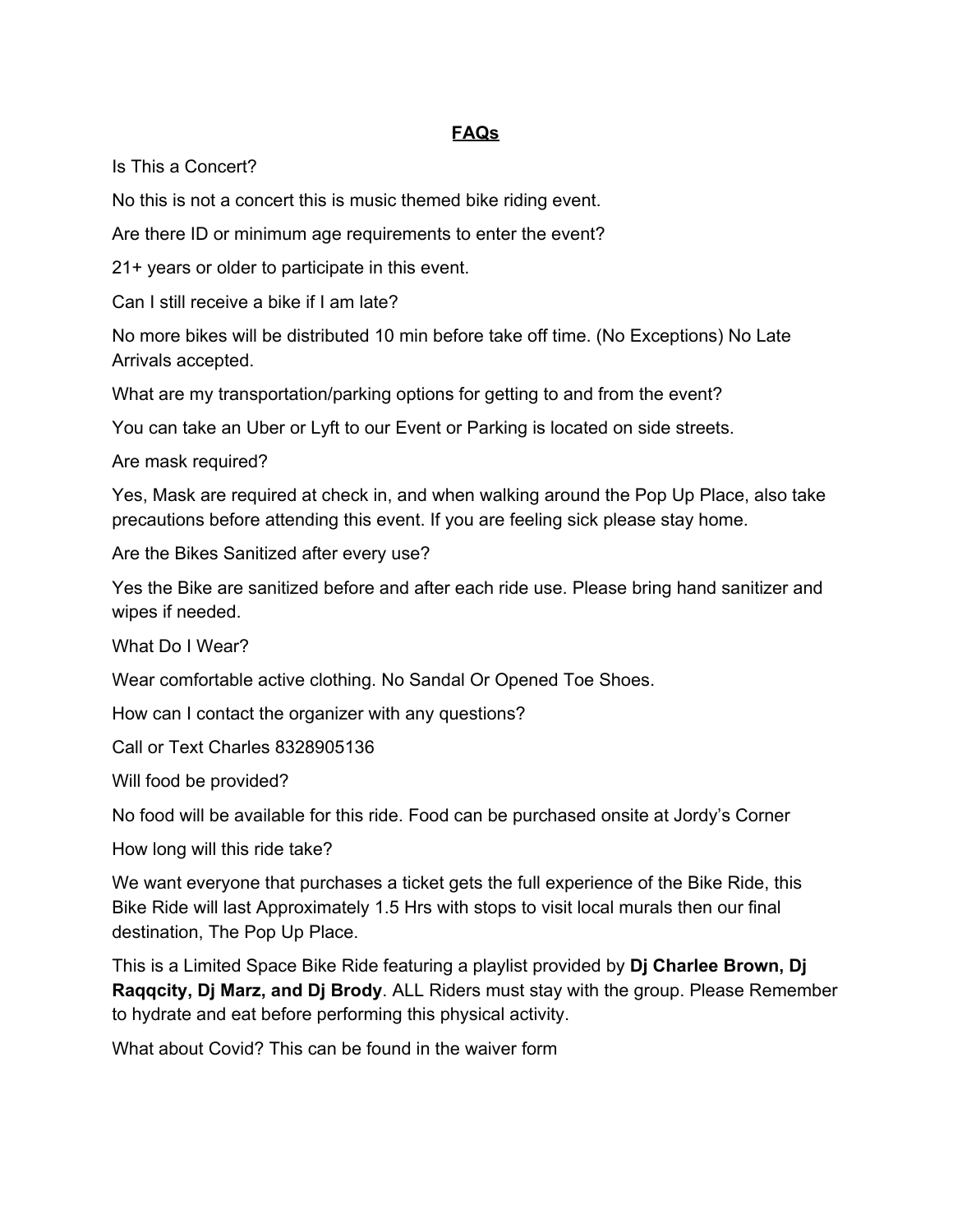### **COVID-19 Notice & Release.**

COVID-19, has been declared a worldwide pandemic by the World Health Organization. COVID-19 is extremely contagious. The Vibes HTX LLC has taken preventative measures to reduce the spread of COVID-19; however due to the nature of the Biking Event The Vibes HTX LLC cannot guarantee that you will not come in contact with COVID-19.

INITIALS I am familiar with the guidelines and recommendations set forth by the CDC in regard to COVID-19. I represent that I have not been ill with a fever, nor have I experienced flu like symptoms within the past 72 hours. I acknowledge the contagious nature of COVID-19 and I voluntarily agree to assume all risks of possible exposure and accept sole responsibility for any injury to myself, illness, damage, loss, claim, liability or expense, of any kind, that I may experience or incur in connection with my participation in The Vibes HTX LLC Biking Event. I hereby release, covenant not to sue, discharge and hold harmless The Vibes HTX LLC, its owners, operators, agents and/or staff from any and all claims and liabilities, including negligence claims, as it relates to COVID-19.

 $Sign:$ 

Date: